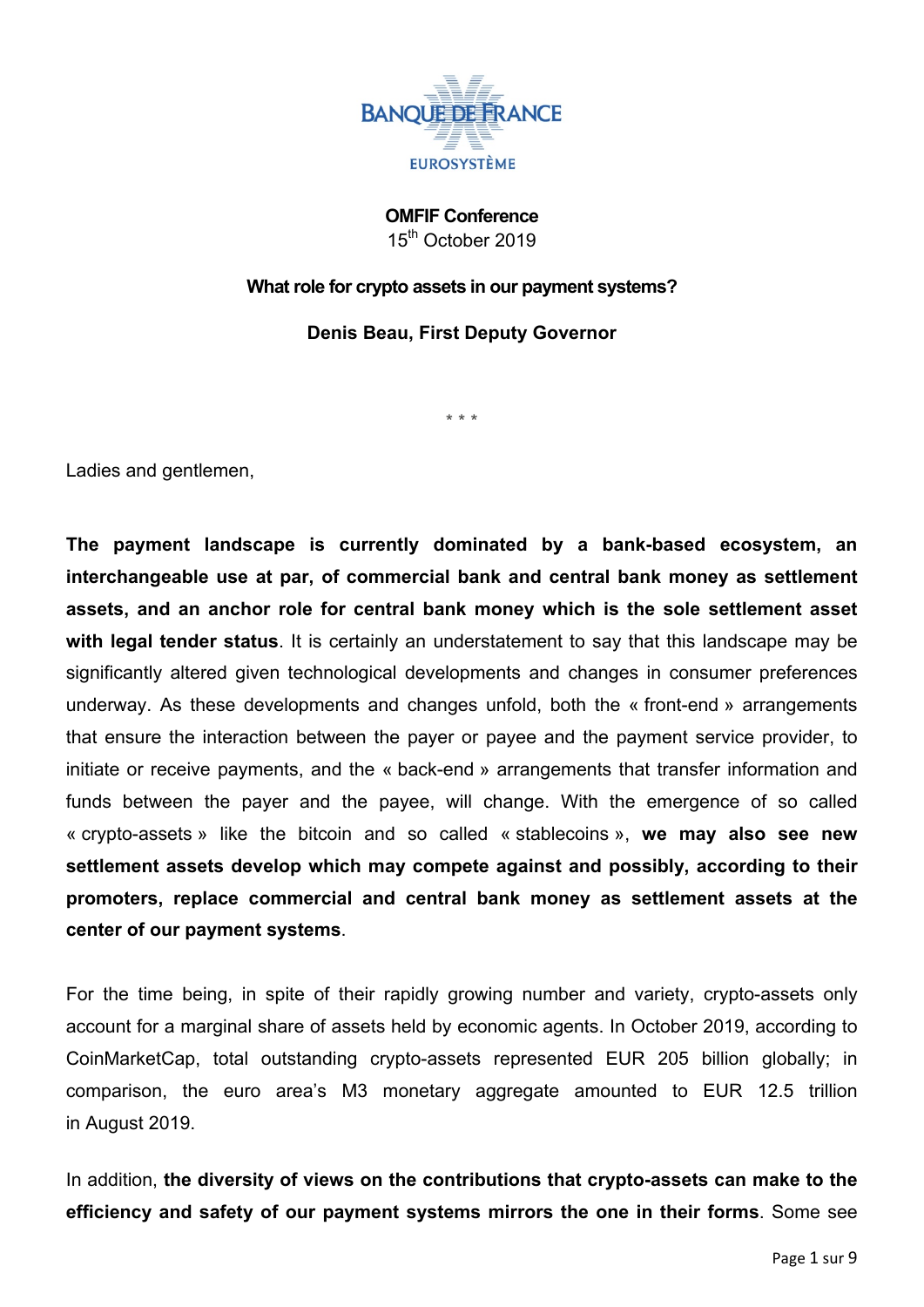crypto-assets as a disruptive innovation poised to radically change the way our monetary and financial system operates, and changing it for the better. Others believe that for the time being they do not provide a new and attractive answer to the classical trilemma payments solutions face between low cost, high execution speed and low risk, and would change the way our monetary and financial system operates for the worse.

To share with you a few thoughts on this debate, speaking from the perspective of a central banker and a supervisor mindful of the benefit of innovations but also of the risks they could bring to financial and monetary stability, I will focus my remarks on:

1- whether and how crypto-assets can contribute to improve our payment systems,

2- the public policy challenges they raise, in particular for central banks, and how to address them.

## **I – Crypto-assets and the future of payment systems**

1- In the payment instrument landscape, there is currently a **twin trend**: **the share of cash payments dwindles while cashless payments undergo a transformation driven by behavioral changes and technological innovation**. Shifts in consumption patterns, such as the growth of e-commerce, are fueling a steady decline in the use of cash in transactions, while the use of electronic payment instruments and systems is increasing, rooted in the current surge in global digitalization, along with the development of internet-based technologies and multi-functional technological devices.

However, the decline of cash payments needs to be put into context because, if the downwards trend is undisputable - the volume of banknotes returned by the public to cash processing firms fell by over 10% between 2012 and 2017, -banknotes still dominate face-to-face transactionsparticularly small-value ones. Banknotes remain the main payment instrument in Europe by number of transactions, accounting for 79% of the latter in the euro area and 68% in France (54% and 28% respectively in value).

**The increase in the use of electronic payment** instruments and systems is developing along **four different pathways**.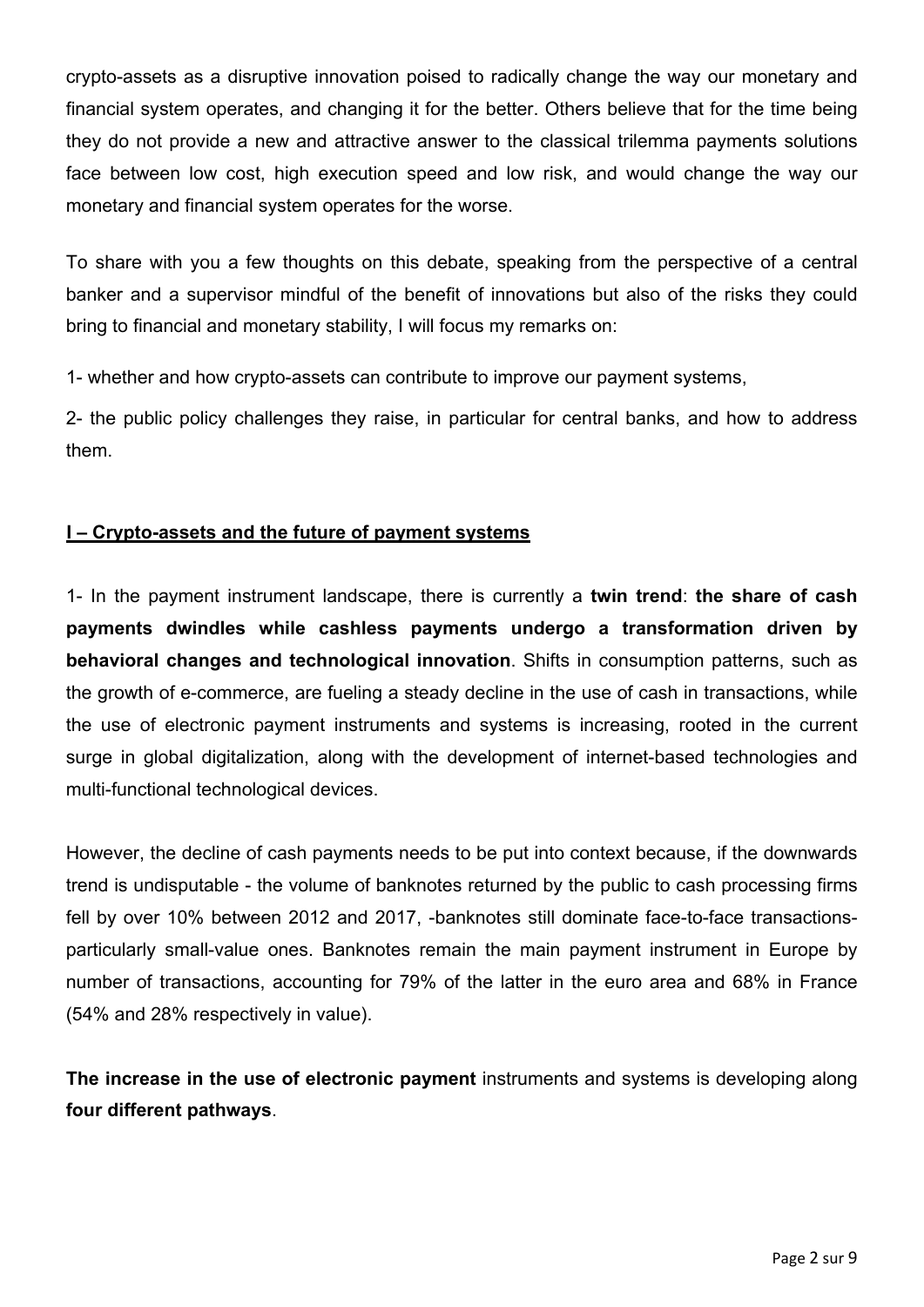First, **the sophistication of internet technologies and devices for transactions**: the number of channels used to initiate and accept payments has increased significantly. Contactless payments and mobile payments are some examples.

Second, **the availability of payment services at any time**: payment services are becoming more available, ignoring physical borders and time constraints to satisfy customer demand for instant, continuous and uniform payment services, as economic agents become ever more mobile. Instant payments in Europe are for example designed to be executed in less than 15 seconds compared to the duration of 24H to 48H for traditional payment orders. This improvement in the functioning of payment systems represents a huge step for liquidity circulation.

Third, **a broader range of participants**: the payments market has expanded to include competition from big techs and major retailers, which are following a wide range of strategies in this respect. The flipside of this trend is that the increasingly global nature of the market is raising sovereignty issues, including those relating to the control of data when the providers are located outside the region or jurisdiction where they offer their services.

Last, **the crave for blockchain technology**: all around the world, market participants and big techs have launched or are preparing to launch new projects for tokens designed to serve as means of payment or settlement using the blockchain technology. We all have in mind firstgeneration crypto-assets like Bitcoin and Ethereum, but there are now many others coming or foreseen, like the JP Morgan Coin, the UBS' Utility Settlement Coin or The Facebook' Libra.

2- The development of crypto-assets are part of the innovations fueled by these underlying trends affecting payment instruments and systems, combining the search for anonymity, management of non-intermediated peer-to-peer payments and the use of entirely web-based technologies. But they also have their specificities. Actually, **they have unique financial, monetary and technical features which set them apart from the currencies and payment instruments issued by financial institutions and central banks**. Regarding the first wave of crypto-assets which have been brought to the market, they are not a claim on any natural or legal entity, they do not have a guaranteed fixed exchange rate with the currency issued by the central bank and they rely extensively for their circulation on blockchain, a distributed ledger technology system using cryptographic techniques. A second wave might develop in the form of « stablecoin » with a potentially global reach, some of which sponsored by large technology or financial firms, whose distinctive feature, beyond their potentially large size and reach, is that they seek to stabilize their value by linking it to an asset or a pool of assets.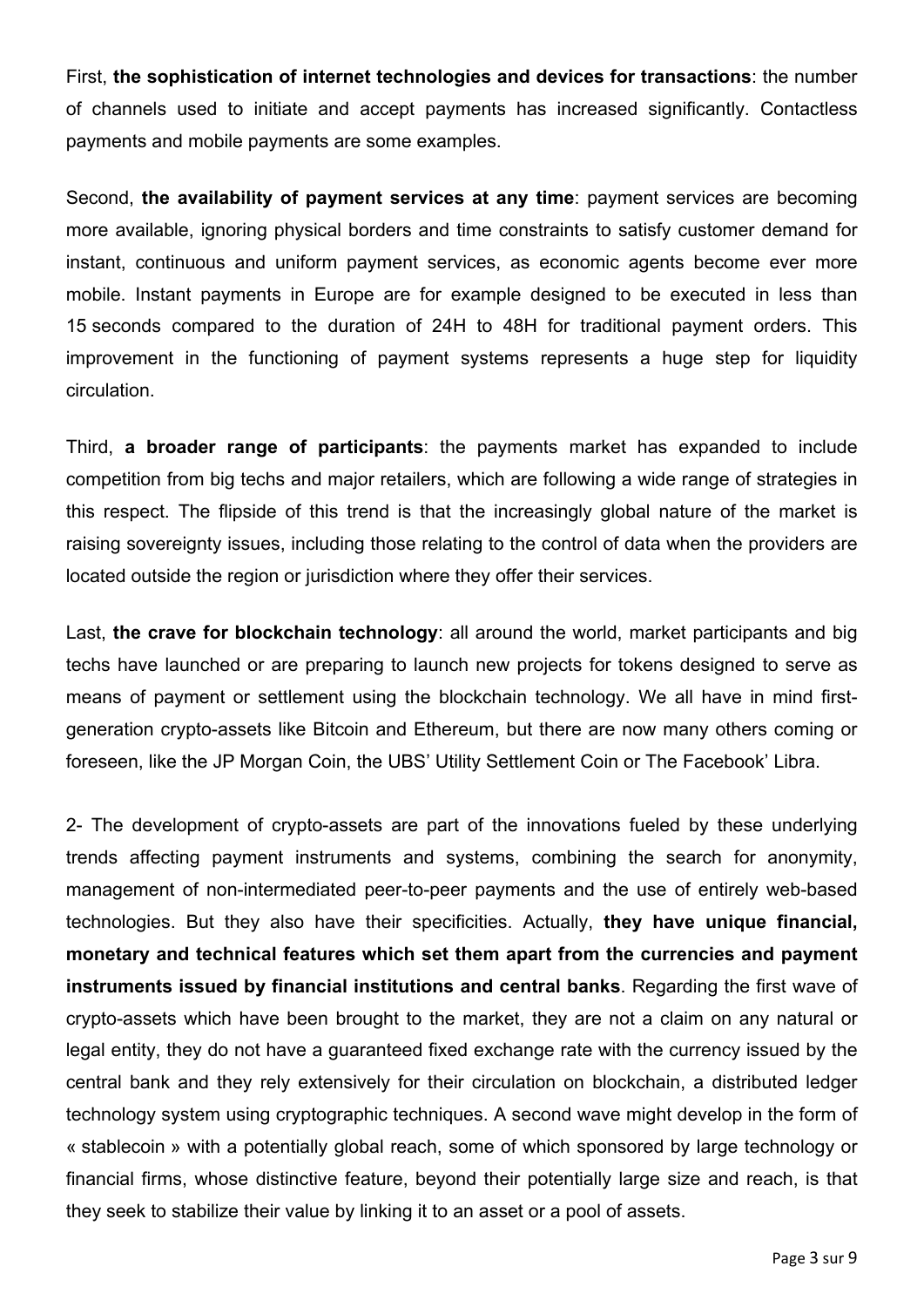What are the specific benefits of such blockchain-based initiatives?

First, **the blockchain technology and more broadly the DLT could help answer market's needs and demands**. There is in particular a strong demand for quick and safe cross-border payment solutions, available 24h/24, enabling smooth exchanges. There are a number of local instant payment solutions already in place in a number of countries in particular in Europe, available 24/7, settling retail payment orders up to 15 000 euros in less than 15 seconds. A certain number of initiatives follow the European Payment Council SCT<sup>Inst</sup> scheme. The Eurosystem has even launched its own service, under the name of TIPS to help ensure a pan-European reach.

However, these solutions are costly for end users and, at the global level, we are far from having a network (or set of interconnected networks) that would support quick and cheap transfers of funds.

Second, and in close relation to the previous point, **the DLT could help remedy the current limits of the existing wholesale market infrastructures**. Those wholesale infrastructures also have various shortcomings. Since RTGS are not interoperable, correspondent banking is often the only solution to transfer fiat money across borders. However, correspondent banking is costly, and the perimeter of the AML/CTF and KYC checks is in some cases uncertain for the counterparties of a payment order. Furthermore, for security reasons, the access to payment systems is limited to a certain type of entities (mainly credit institutions, investment firms, ancillary systems, etc.). Finally, cross-border payments lack traceability. The DLT could also help improve current aspects of wholesale clearing and settlement mechanisms and facilitate in particular gross and simultaneous Delivery-versus-Payment processes, cross currency settlements and resilience and recovery from operational incidents.

If the issues at stake are not the same in developed as in developing countries, the objectives of crypto-assets, and in particular stablecoins, are the same everywhere. They seek to shortcut central authorities and more generally financial intermediaries. However, they bring their own problems.

3- Indeed, it is quite clear that **crypto-assets undergoing technical and economic trials bring about not only opportunities to improve our payment systems but also material risks which on the contrary might weaken them if unaddressed**, both from an efficiency perspective and a safety perspective through **the introduction of new sources of fragmentation, instability and fraud**.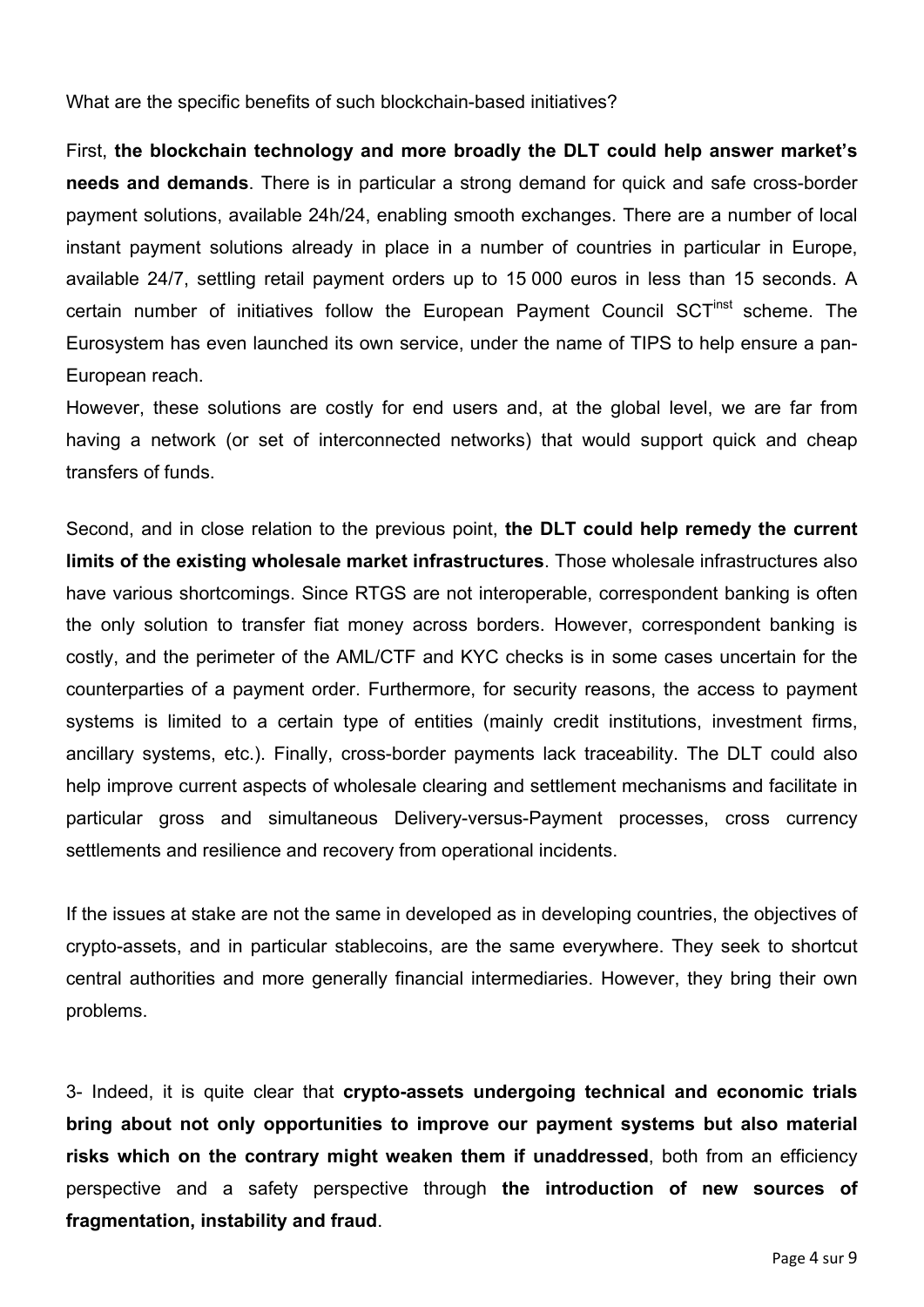As many central bankers have pointed out, **today's crypto-assets do not satisfactorily offer the qualities expected from a settlement asset to be used interchangeably with commercial bank money and central bank money, let alone to displace central bank money as the central reference of value, as the privileged settlement asset for wholesale transactions and as the last recourse settlement asset given its legal tender status**. The reasons for this assessment are well known and documented and boil down to stressing that there are misnamed as « currencies » for three reasons:

First, **their value fluctuates enormously**, preventing them from being used as units of account. For instance, the value of Bitcoin (not however representative of all crypto-assets) went up to more than 19 300 euros in December 2017 and has since fallen down to 7400 euros in September this year. And stablecoins represent an imperfect improvement in this field: their value aims to be relatively stable based on backed assets, but in fact fluctuates, in particular if they are not backed on safe assets. As a result, very few prices are denominated in cryptoassets and not many large brick-and-mortar or online retailers accept bitcoin for example, although there are some exceptions [i.e. showroomprivé.com, France's second largest flash sale web retailer, which has accepted bitcoins since 2014].

Second, **as intermediaries in exchanges, crypto-assets are far less effective than a settlement asset with legal tender status**, insofar as (i) their price volatility makes it hard to use them as a means of payment, (ii) they generate transaction fees that are far too high for simple retail transactions (for instance, the redemption fee on Tether is 3%), and (iii) they offer no guarantee of a refund in the event of fraud.

Third, the fact that they have no intrinsic value and that they offer no guarantee that they can be converted at par upon demand with commercial bank money or central bank money means that **they cannot be used to create trustworthy stores of value**.

In addition, **crypto-assets « front end » and « back-end » payment arrangements are significantly exposed to risks of various nature, including legal, financial, operational and compliance risk** with money laundering and terrorist financing, consumer and investor protection, which need to be seriously addressed if they are not to become the « weak links » in our payment systems, with the risk that they undermine the safety of the whole payment chain. **From that perspective, stablecoins of potential large size and reach may pose additional**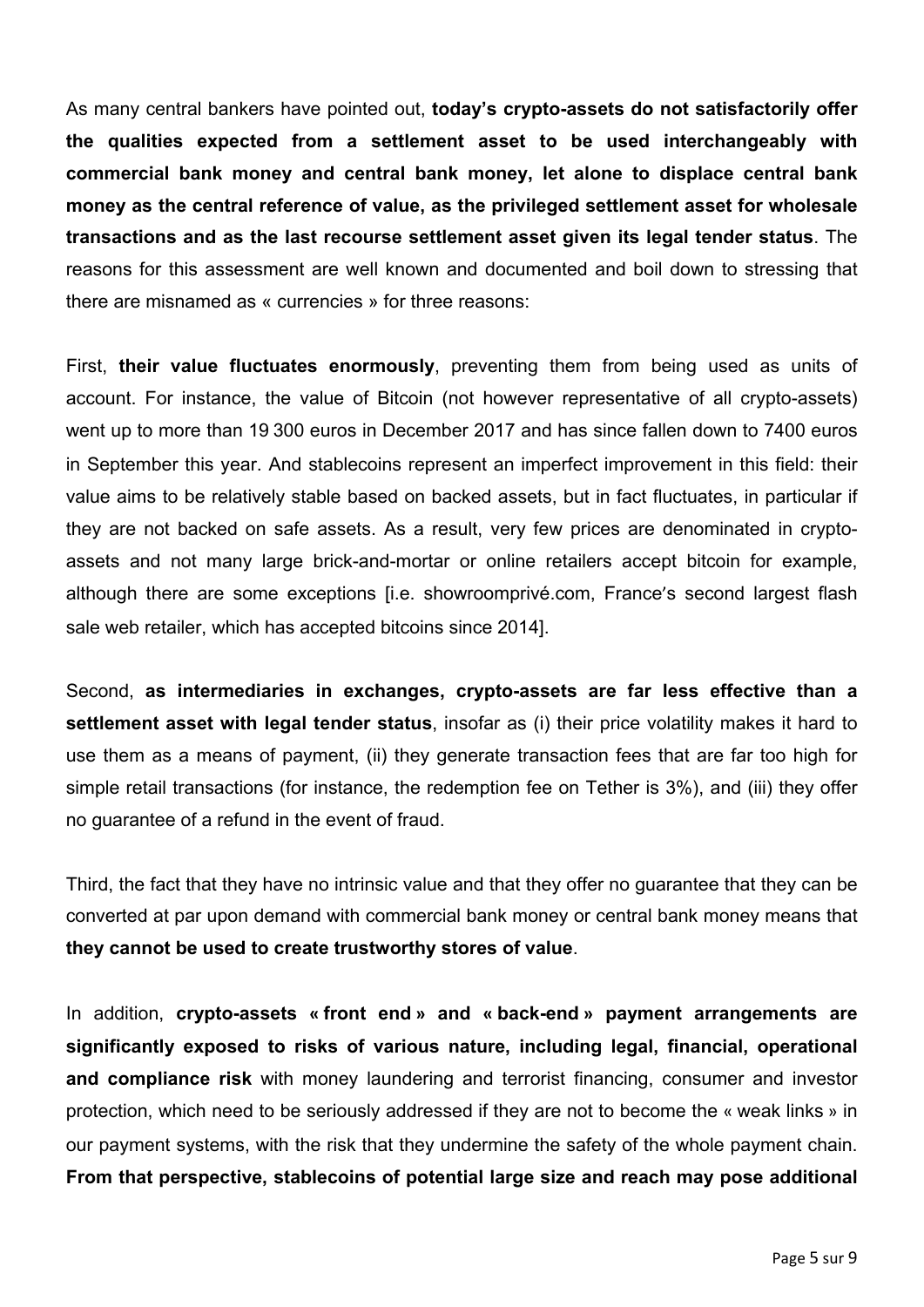**challenges of system-wide importance, to competition policy, financial and monetary stability**.

## **II- Public policy challenges, in particular for central banks, and how to address them.**

1- In that context, various courses of action are available to the public authorities.

**The first would be to ignore crypto-assets**. But even if the volumes in play remain small and do not represent a threat to financial stability, the risks that I mentioned earlier must be addressed. This is all the more true for stablecoins which raise the most serious issues and deserve attention and responses before they possibly meet a significant market demand.

**The second course of action would be to ban crypto-assets** outright because of these same risks. Several countries have already gone down this route, including China in 2013 and Russia in 2017.

**A third option**, and the one that has so far been the preferred response in Europe and France to innovations with the potential to change the payment services market, is **to establish appropriate regulations that make it possible to reconcile two key imperatives:**

- **- First, address the risks that I mentioned**
- **- Second, preserve the potential for technological innovation offered by crypto-assets**

To that end, should we reconsider or reaffirm the two current core features of our payment systems (see: the role of central bank money in payment systems-CPSS 2003)? Namely:

- the coexistence and competition of central bank money and private money (mainly so far commercial bank money) as settlement assets
- the anchor role of central bank money

My answer to this question would be to **reaffirm and therefore preserve those core features which have served well the public interest of financial and monetary stability. But this does not mean that we should aim for the status quo both in terms of regulatory and oversight frameworks and in terms of services that central banks should offer** in providing central bank money as a settlement asset in payment systems.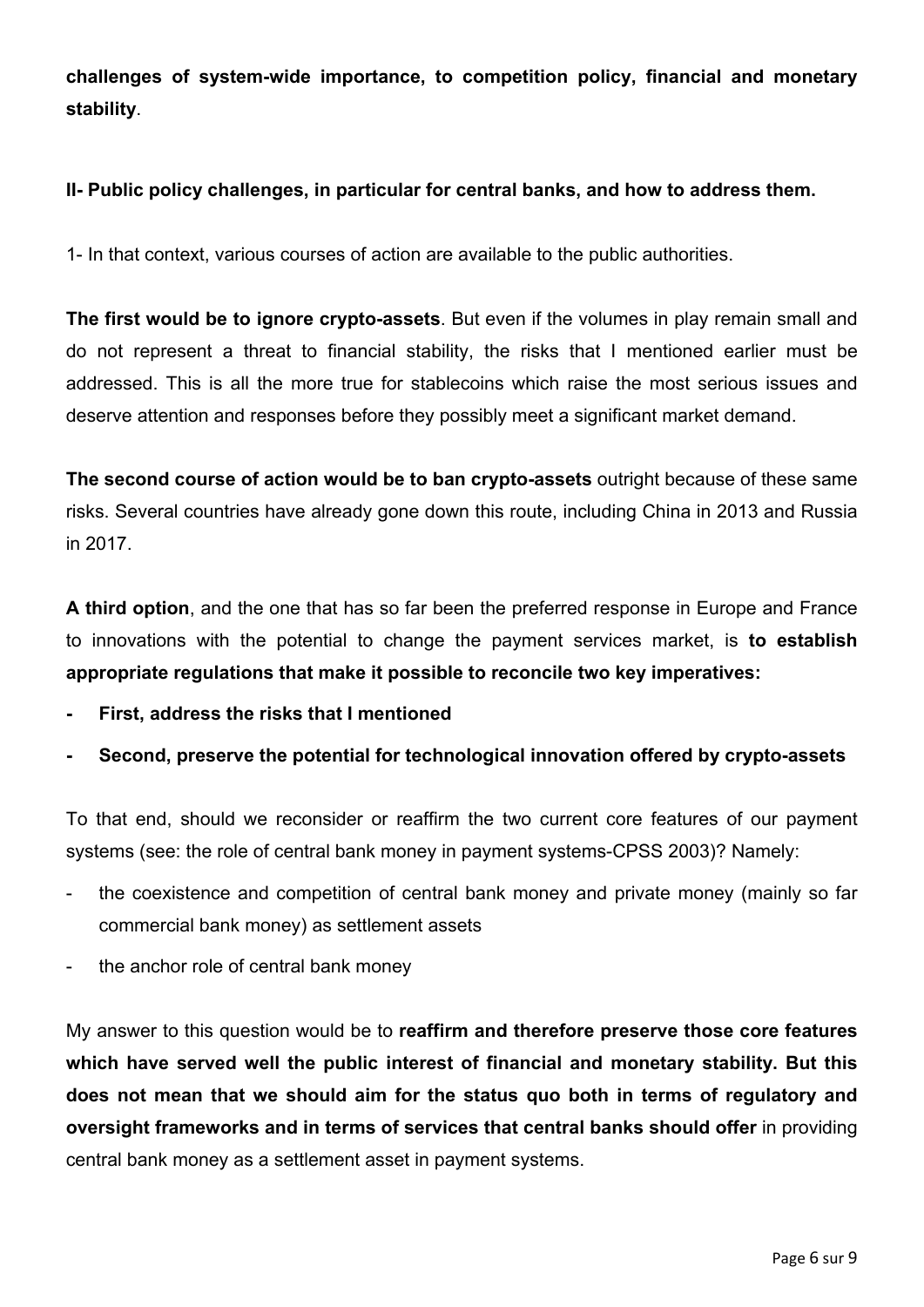2- **A number of risks to which crypto-assets payment arrangements are exposed are familiar and in this respect, existing regulatory and oversight frameworks only require to be adapted to address them**. To that end, three key issues to be considered are the legal qualification of crypto- assets, venues used to exchange them and the conditions under which a crypto-asset can be exchanged into another one, in commercial bank money or in central bank money. France has already moved into that direction with the adoption of a regulatory regime for blockchains, tokens and ICOs. After a Blockchain Ordinance authorizing some specific security tokens to be seen as securities when they are not registered in a central security depository, France adopted in May this year a legislation on crypto-assets, referred to as the PACTE bill. The bill includes henceforth provisions on blockchains, tokens, ICOs and providers of crypto-asset services.

However, **adaptation of local national regimes should fit into a larger regulatory framework to be adopted at global level**. There is indeed a need for overall consistency to prevent regulatory arbitrage under the "same activities, same risks, same rules" principle, and also to address risks that fall outside existing frameworks, including risks for fair competition and for transmission of monetary policy. Indeed, in July 2019, G7 Finance Ministers and Central Bank Governors agreed that possible stablecoins initiatives must meet the highest regulatory standards, be subject to prudent supervision and oversight and that possible regulatory gaps should, as a matter of priority, be assessed and addressed. Accordingly, at global level, several groups are working on a global regulatory and supervisory approach towards crypto-assets and a G7 working group is finalizing a report investigating specifically the impact of global stable coins, which should be published shortly.

3- But adapting the regulatory framework might not be enough. **To preserve the advantages** of **multiple issuers of settlement assets in providing innovative, efficient and safe means of payment, central banks as issuers of the reference settlement asset may contribute further in revisiting and improving the conditions under which they make available that settlement asset**.

In that perspective, a possibility regularly mentioned is that central banks issue their money in digital form, the so-called concept of Central Bank Digital Currency (CBDC). It is important here to draw a distinction between a retail CBDC, accessible to the general public, and a wholesale CBDC, accessible only to financial intermediaries.

As regards retail CBDC, different motivations to introduce it can be considered.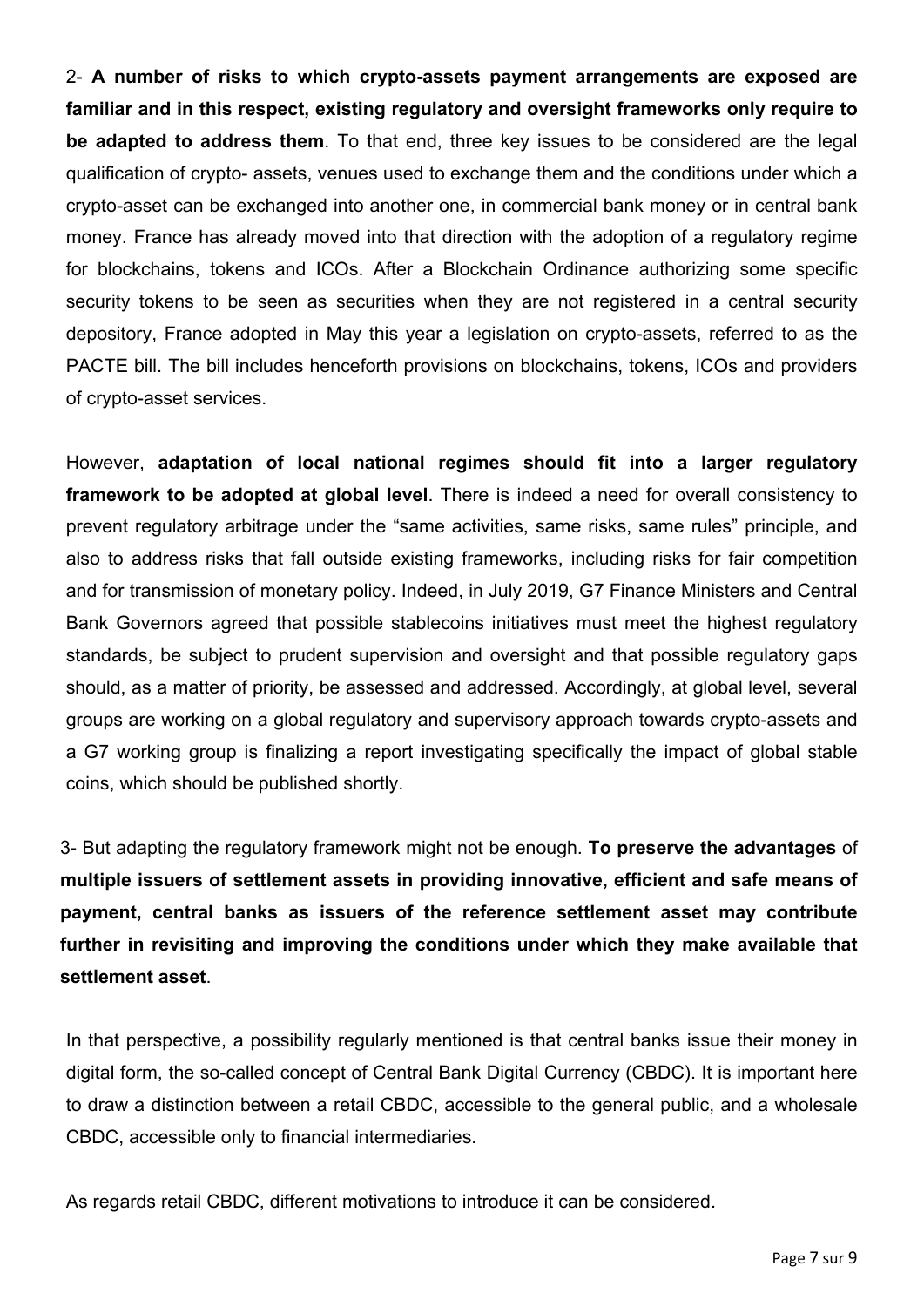One motivation could be for instance the need to cope with a significant demand for digital payment solutions and avoid that the supply be ensured only by private payment structures (e.g. Libra) or a non-euro area CBDC, which may achieve significant market power, thus posing risks to security and financial stability. Another motivation could be the political will to ensure the accessibility of central bank money for the general public, in particular in countries where the use of cash in payments is declining. There may be other reasons.

But my feeling is that, at this stage, **the "business case" for pushing a retail CBDC at the scale of the Euro area is somehow weak**. I don't believe anyhow that such an initiative should be conceived as a mean to counterbalance private initiatives such as Libra, keeping also in mind that the weaknesses the latter intends to address in cross-border payments may not be more easily handled by such CBDC. Furthermore, the macroeconomic implications of the issuance of a CBDC must be sufficiently well understood and anticipated before the introduction of CBDC for retail purposes can be considered.

Motivations for a wholesale CBDC are of a different nature. We already begin to observe a tokenization of financial assets (securities or means of settlement) exchanged between financial actors. The risk there is that such a trend leads to disorderly approaches and heterogeneous adaptations of market infrastructures, in particular when it comes to the modalities of settlement. Several initiatives or projects are in effect considered by the industry in the post-trade area, pointing to the role central banks could play in this regard, as they have done in the past. Against this background, **the potential role of a wholesale CBDC is in my view worth considering if not desirable**.

But all in all, I would say that, whatever the final orientations taken, **we shouldn't refrain from experimenting the different forms of CBDC**.

Another contribution for central banks could be to **help address one the major failings of the current payment systems which is cross-border retail payments**, which is one of the drivers of the development of crypto-assets.

One solution to the weaknesses of private initiatives in the field of cross-border payments could be to interconnect these systems. It is technically and legally feasible for a given area, for example, in the euro zone. However, at the global scale, between systems of different areas, it is more complex, in particular when several currencies are involved.